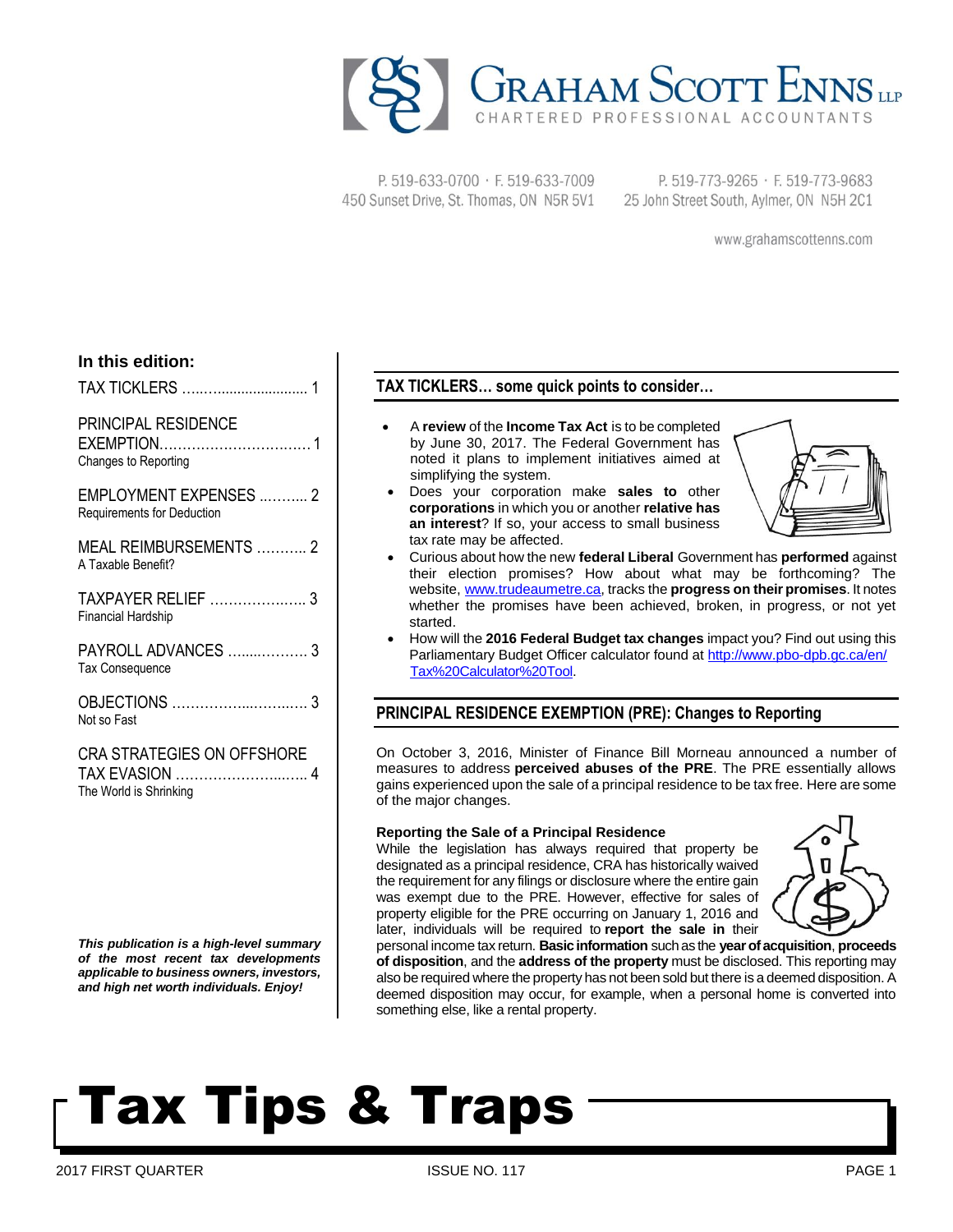### **Late Designations**

If the disposition is not properly and timely reported, the PRE may not be available. However, CRA does have the discretion to **accept a late designation**. If the late submission is accepted, CRA also has the option to levy a **penalty** (\$100 per month late, up to a maximum of \$8,000). The penalty may or may not be issued depending on the circumstances.

### **Extended Assessment Period**

A further proposal would provide CRA with the authority to assess taxpayers **beyond the normal assessment limitation period** (generally 3 years) when the **disposition of real estate** is not appropriately reported in the tax return. In other words, there would be **no time limit** for such an assessment. However, CRA's ability to reassess will be **limited to only the unreported disposition of the real property**.

Note that this extended reassessment period is not restricted to real estate used as a principal residence – most real estate counts. If the tax return is later amended to report the disposition, CRA's ability to reassess will end approximately three years after the adjustment or amendment is filed.

This amendment applies to taxation years that end on or after October 3, 2016.

*Action Item: If disposing of any real estate, discuss with an advisor as to how this should be reported on your tax return.*

### **EMPLOYMENT EXPENSES: Requirements for Deduction**

In a May 26, 2016 **Technical Interpretation**, CRA summarized the **conditions that must be met** in order for an individual that earns employment income to **deduct employment expenses**. Deductible expenses are limited to only a select group described in the Income Tax Act.

Generally, an employee may deduct costs of employment related expenses if:

- under the **contract of employment**, the employee had to provide and pay for the expenses;
- the employee does **not receive a non-taxable allowance** for the expenses;
- the **employer does not, or will not, repay** the employee for the expenses; and
- the employee keeps with his/her records a completed and signed copy of the appropriate form(s) (i.e. Form T2200**,** [Declaration of Conditions of Employment,](http://www.cra-arc.gc.ca/E/pbg/tf/t2200/README.html) or Form TL2**,**  [Claim for Meals and Lodging Expenses\)](http://www.cra-arc.gc.ca/E/pbg/tf/tl2/README.html).

Additional conditions must be met to deduct certain types of expenses (such as, for example, travel).

For more information on employment related expenses, see [www.cra.gc.ca/employmentexpenses,](http://www.cra.gc.ca/employmentexpenses) Chapters 3 and 4 of [Guide T4044, Employment Expenses 2015.](http://www.cra-arc.gc.ca/E/pub/tg/t4044/README.html)

*Action Item: Employers – ensure that Form T2200 is properly completed and distributed or employees may be denied employment expense claims. Employees – obtain Form T2200 from your employer as early as possible.* 

### **MEAL REIMBURSEMENTS: A Taxable Benefit?**

In a June 10, 2016 French **Technical Interpretation**, CRA commented on whether an employer had conferred a **benefit to an employee** where the employee was reimbursed for their meal expenses.

Generally, an employee must **include** the **value of any benefits** received or enjoyed in their taxable income. CRA normally considers a taxable benefit to be conferred when:

- the benefit provides an **economic advantage** to the employee;
- the benefit is **measurable and quantifiable**; and
- it **mainly benefits the employee** (or a non-arms' length person) and not the employer.

If the meal is reimbursed while the employee is **travelling within the municipality or metropolitan area** of the establishment of the employer, the **employee** is generally considered the **primary beneficiary**. However, in certain cases, the reimbursement can be excluded from the employee's income. For example, if the **main** 



**purpose of the reimbursement** is to ensure that the **employee's functions are carried out more effectively** as part of a shift, then the **employer** could be the one who **mainly benefits**.

Meal reimbursements when the employee travels **outside the municipality** of the employer in the performance of their duties is generally considered to primarily **benefit the employer**.

The fact that the employer charges the client for the reimbursement is not a factor in this determination.

*Action Item: Consider the tax ramifications when developing and implementing a meal reimbursement policy.*

# Tax Tips & Traps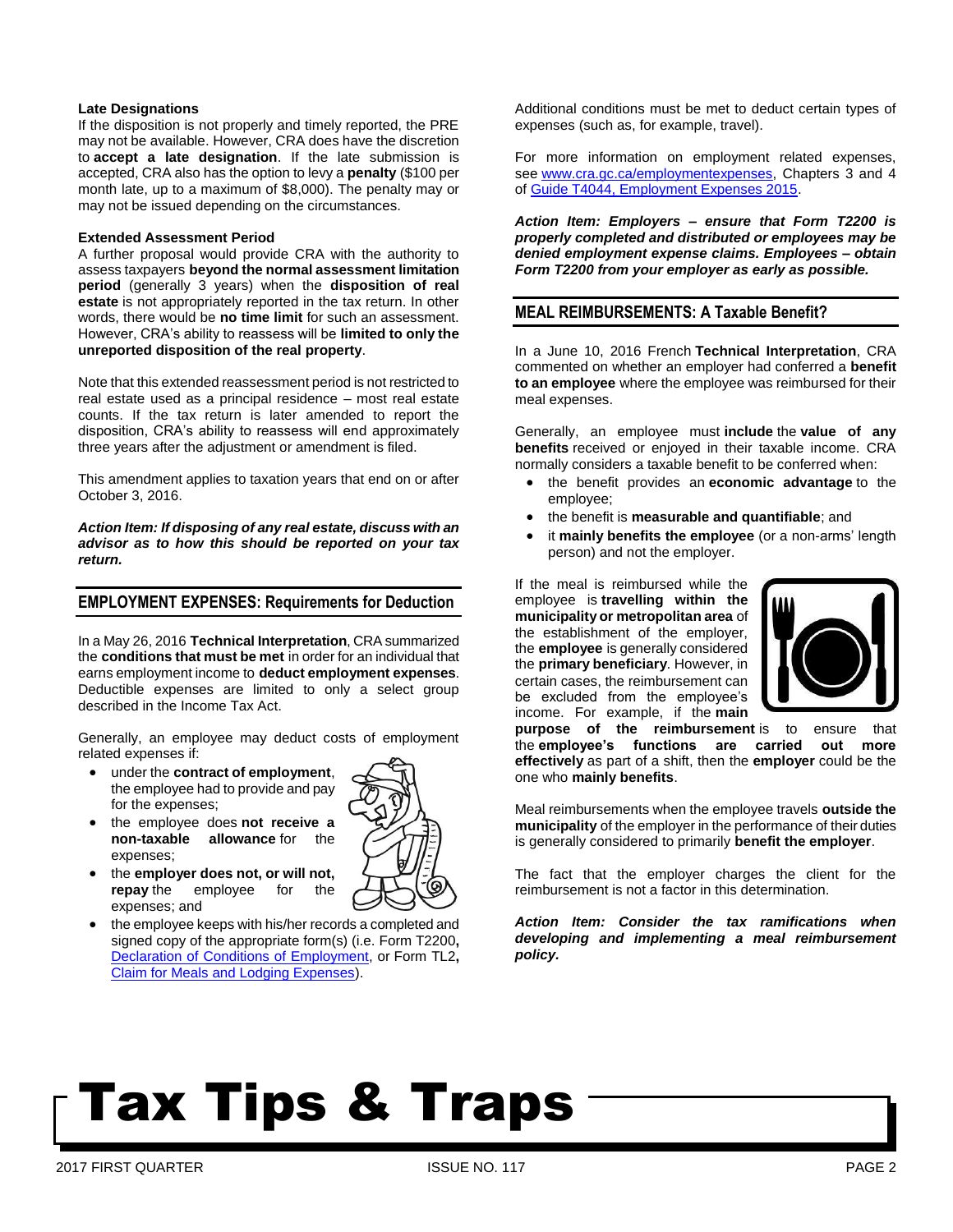## **TAXPAYER RELIEF: Financial Hardship**

CRA may grant relief from penalties and interest in cases where the timely satisfaction of a tax obligation was not completed due to:



- extraordinary circumstances;
- actions of the CRA; or
- inability to pay or financial hardship.

In a March 31, 2016 **Federal Court Judicial Review**, the taxpayer appealed a decision by CRA to refuse relief on **penalties and interest.** In this case, the taxpayer argued that the CRA agent did not reasonably appreciate the taxpayer's **financial difficulties**.

The Court agreed with CRA that the concept of financial difficulties for a person is a **financial insecurity or lack of what is necessary to meet basic living needs** (that is food, clothing, housing, and reasonable non-essential elements).

As it appeared that the taxpayer was able to **repay the outstanding tax arrears**, **without** having an **undue impact** on a **lifestyle** of a relatively affluent Canadian taxpayer, CRA's decision to deny the request was deemed reasonable.

CRA has also noted that relief may be granted:

- when collection had been suspended due to an inability to pay and substantial interest has accumulated or will accumulate;
- when a taxpayer's demonstrated ability to pay requires an extended payment arrangement. Consideration may be given to waiving all or part of the interest for the period from when payments start until the amounts owing are paid, as long as the agreed payments are made on time and compliance with the Act is maintained.

*Action Item: In addition to financial hardship, some of the more common reasons why taxpayer relief may be granted include: natural or human-made disaster; death/accident/ serious illness/emotional or mental distress; or civil disturbance. If one of these situations apply, an application for interest and penalty relief may be available. Note that taxes would still be owing.* 

### **PAYROLL ADVANCES: Tax Consequence**



In an April 26, 2016 **Technical Interpretation**, CRA opined that where an employer provides a **payroll advance** to an employee, the amount is **not generally considered to be a loan**. A salary advance is a payment for salary, wages or commissions that an employee is expected to earn in the performance of future services. These amounts are generally included in the **employee's income** in the **year the advance is received**.

If a **repayment by the employee** is required, a **deduction is available** in the tax year in which the repayment was made. The deduction cannot exceed the advance that was previously included in the employee's income from employment.

*Action Item: When providing an advance to an employee, ensure that the employee clearly understands the tax implications.*

### **OBJECTIONS: Not so Fast**

When filing an objection to a CRA reassessment, one of the most frequently-posed questions is "How long will it take?". The answer, according to the Auditor General, is "too long".



On November 29, 2016, the **Auditor General** released a report to

Parliament focusing on the **effectiveness and timeliness** of the **objection process**.

#### **Length of Process**

For the five-year period ending March 31, 2016, CRA took the following numbers of days, on average, **to resolve objections** from the time they were filed by the taxpayers:

- **143 days** for **low**-complexity objections (about 61% of total objections for the period);
- **431 days** for **medium**-complexity objections (about 37% of total objections for the period); and
- **896 days** for **high**-complexity objections (about 2% of total objections for the period).

On average, CRA did not assign an objection to an appeals officer until 150 days after the taxpayer had mailed the notice of objection.

CRA's performance was also **compared to six other administrations** using 2009 data. Canada took **276 days compared** to an average of **70 days** for the other six countries.

It was also noted that the tracking system for timing the process was not sufficiently accurate or complete.

### **Objection Decision Results**

Of the objections accepted and processed by CRA, **65%** were **decided in favour** (in whole or part) **of the taxpayer**. 0.6% of objections resulted in an **increase in income tax** owed.

#### **Next Steps**

In the Fall of 2016, CRA commenced a **review of its objections** process. As an immediate response, CRA indicated